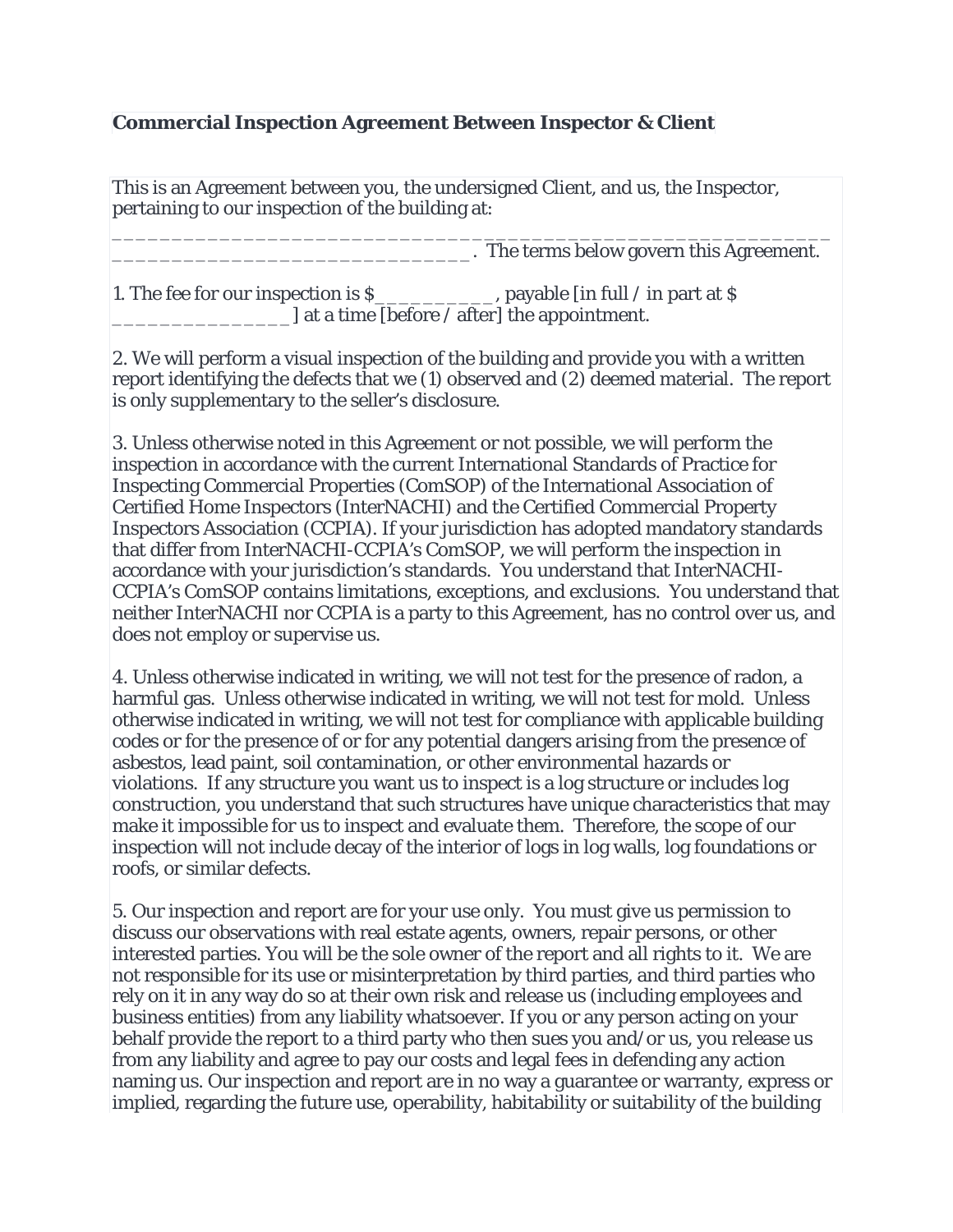or its components. We disclaim all warranties, express or implied, to the fullest extent allowed by law.

6. **LIMITATION ON LIABILITY AND DAMAGES.** We assume no liability for the cost of repair or replacement of unreported defects, either current or arising in the future. In all cases, our liability is limited to liquidated damages in an amount not greater than 1.5 times the fee you paid us. You waive any claim for consequential, exemplary, special or incidental damages, or for the loss of the use of the building. You acknowledge that these liquidated damages are not a penalty, but that we intend them to: (i) reflect the fact that actual damages may be difficult or impractical to ascertain; (ii) allocate risk between us; and (iii) enable us to perform the inspection for the agreedupon fee. If you wish to eliminate this liquidated damages provision, we are willing to perform the inspection for an increased fee of \$\_\_\_\_\_\_\_\_\_, payable in advance.

7. We do not perform engineering, architectural, plumbing, or any other job function requiring an occupational license in the jurisdiction where the building is located. If we hold a valid occupational license, we may inform you of this and you may hire us to perform additional functions. Any agreement for such additional services shall be in a separate writing.

8. If you believe you have a claim against us, you agree to provide us with the following: (1) written notification of your claim within seven days of discovery, in sufficient detail and with sufficient supporting documents that we can evaluate it; and (2) immediate access to the premises. Failure to comply with these conditions releases us from liability.

9. You agree that the exclusive venue for any litigation arising out of this Agreement shall be in the county where we have our principal place of business. If you fail to prove any claim against us, you agree to pay all our legal costs, expenses and attorney's fees incurred in defending that claim. You agree that the exclusive venue for any legal action against InterNACHI-CCPIA itself, allegedly arising out of this Agreement or our membership in InterNACHI-CCPIA, will be in Boulder County, Colorado. Before bringing any such action, you must provide InterNACHI-CCPIA with 30 days' written notice of the nature of the claim, in sufficient detail and with sufficient supporting documents that InterNACHI can evaluate it. In any action against us or InterNACHI-CCPIA, you waive trial by jury.

10. If a court declares any provision of this Agreement invalid, the remaining provisions remain in effect. This Agreement represents our entire agreement; there are no terms other than those set forth herein. All prior discussions are merged into this Agreement. No statement or promise by us shall be binding unless reduced to writing and signed by one of our authorized officers. Any modification of this Agreement must be in writing and signed by you and by one of our authorized officers. This Agreement shall be binding upon and enforceable by the parties and their heirs, executors, administrators, successors and assignees. You will have no cause of action against us after one year from the date of the inspection.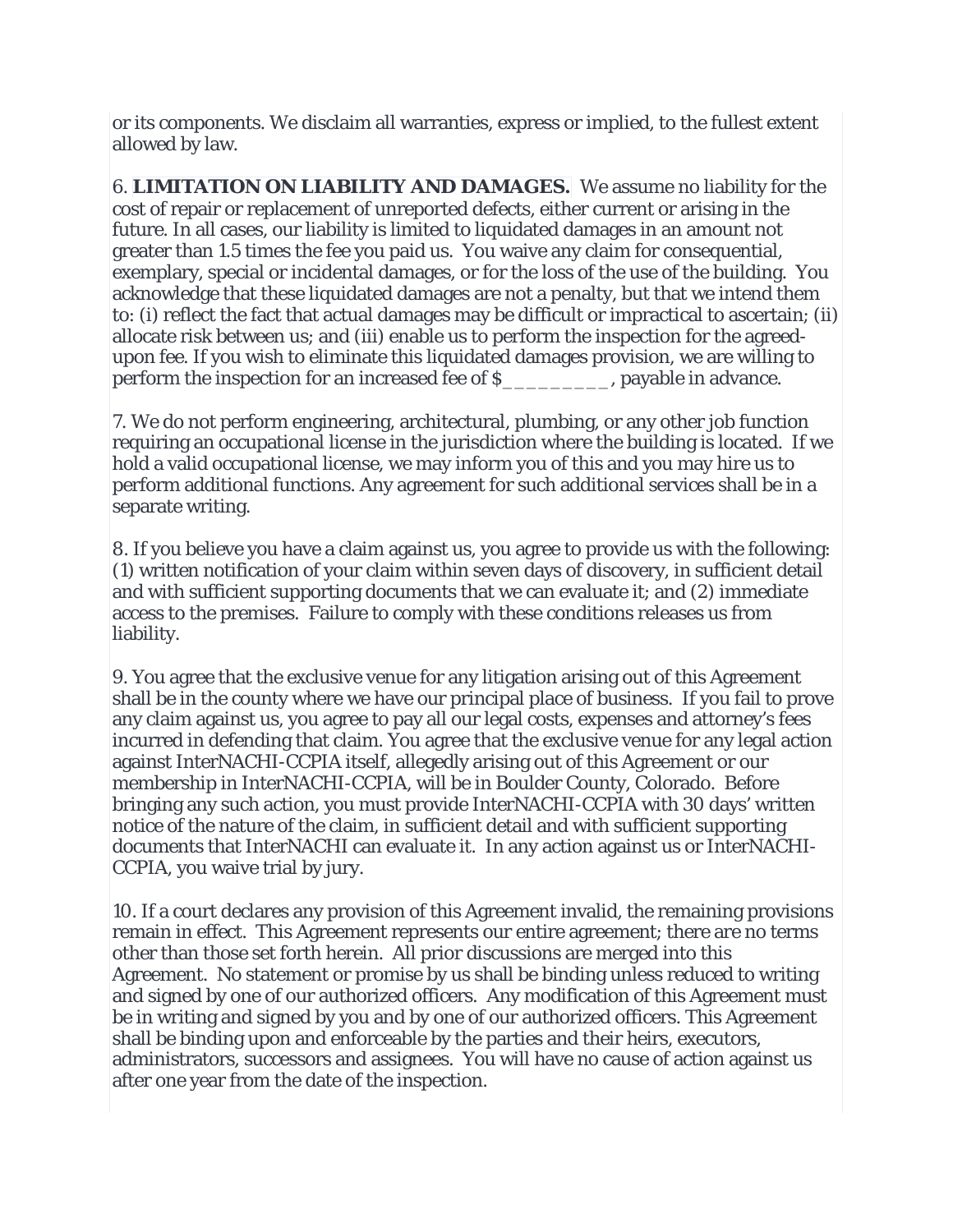11. Past-due fees for your inspection shall accrue interest at 8% per year. You agree to pay all costs and attorney's fees we incur in collecting the fees owed to us. If the Client is a corporation, LLC, or similar entity, you represent that the entity is solvent and has the present ability and intent to pay pursuant to this Agreement. The person signing for the entity personally guarantees payment of all fees owed to us.

12. If you request a re-inspection, the re-inspection is subject to the terms of this Agreement.

13. You may not assign this Agreement.

14. If a court finds any term of this Agreement ambiguous or requiring judicial interpretation, the court shall not construe that term against us by reason of the rule that any ambiguity in a document is construed against the party drafting it. You had the opportunity to consult qualified counsel before signing this.

15. If there is more than one Client, you are signing on behalf of all of them, and you represent that you are authorized to do so.

16. If you would like a large-print version of this Agreement before signing it, you may request one by emailing us.

I HAVE CAREFULLY READ THIS AGREEMENT. I AGREE TO IT AND ACKNOWLEDGE RECEIVING A COPY OF IT.

\_\_\_\_\_\_\_\_\_\_\_\_\_\_\_\_\_\_\_\_\_\_\_\_\_\_\_\_\_\_\_\_\_\_\_\_\_\_\_\_\_\_\_\_\_\_\_\_\_\_\_\_\_\_\_\_\_\_\_ CLIENT (Date)

# **EXHIBIT A SCOPE OF WORK**

Under this Agreement, and as part of this basic commercial building inspection, INSPECTOR and CLIENT agree that the following elements shall be inspected pursuant to the noted limitations:

\_\_\_\_\_\_\_\_\_\_\_\_\_\_\_\_\_\_\_\_\_\_\_\_\_\_\_\_\_\_\_\_\_\_\_\_\_\_\_\_\_\_\_\_\_\_\_\_

\_\_\_\_\_\_\_\_\_\_\_\_\_\_\_\_\_\_\_\_\_\_\_\_\_\_\_\_\_\_\_\_\_\_\_\_\_\_\_\_\_\_\_\_\_\_\_\_

\_\_\_\_\_\_\_\_\_\_\_\_\_\_\_\_\_\_\_\_\_\_\_\_\_\_\_\_\_\_\_\_\_\_\_\_\_\_\_\_

\_\_\_\_\_\_\_\_\_\_\_\_\_\_\_\_\_\_\_\_\_\_\_\_\_\_\_\_\_\_\_\_\_\_\_\_\_\_\_\_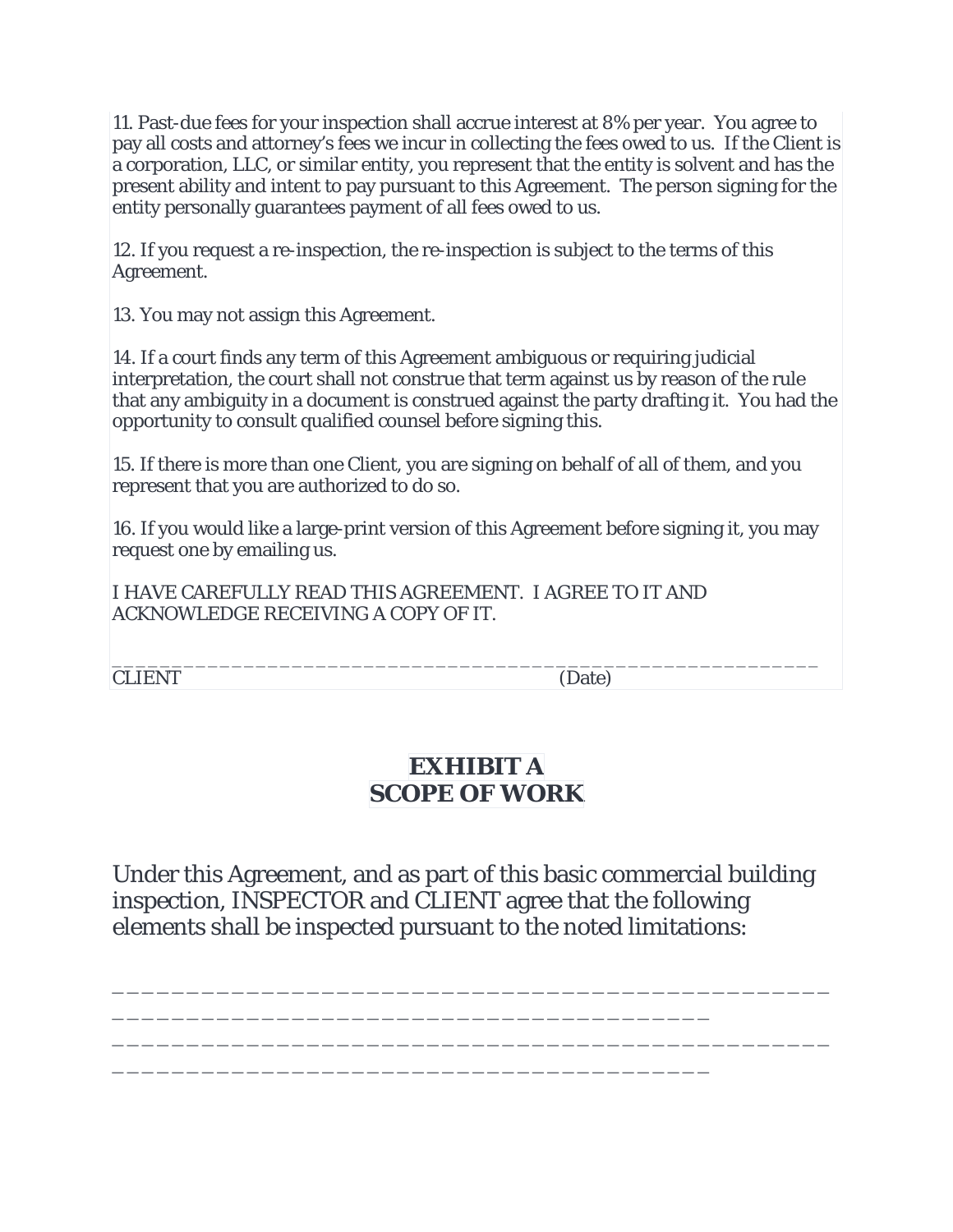# **Request for Documents and Person(s) with Knowledge**

## **[sample language for inspector to send to client]** Dear CLIENT,

Thank you for having INSPECTOR FIRM inspect the property at COMMERCIAL PROPERTY ADDRESS.

On the day of the walk-through survey scheduled for DATE OF WALK-THROUGH SURVEY, I will be doing some research, including the review of documents and the performing of interviews, to augment the information obtained during the walk-through survey, and to provide supporting documentation to the inspection report.

In preparation of the walk-through survey portion of the inspection, please have the seller provide me copies of as many of the following documents as can be reasonably procured:

- accessibility surveys;
- appraisals;
- building plans;
- Certificates of Occupancy;
- citations;
- deck age records, plans and construction permits;
- deck and balcony maintenance, power-washing, painting, treating, repair and modification history;
- emergency evacuation plans:
- environmental studies;
- evacuation drill records:
- fire-detection test and maintenance records;
- fire-door inspection reports;
- fire-prevention plans;
- fire-extinguisher service records;
- fire records:
- flame-resistant certificates:
- floodplain maps;
- floor plans;
- kitchen grease-cleaning records;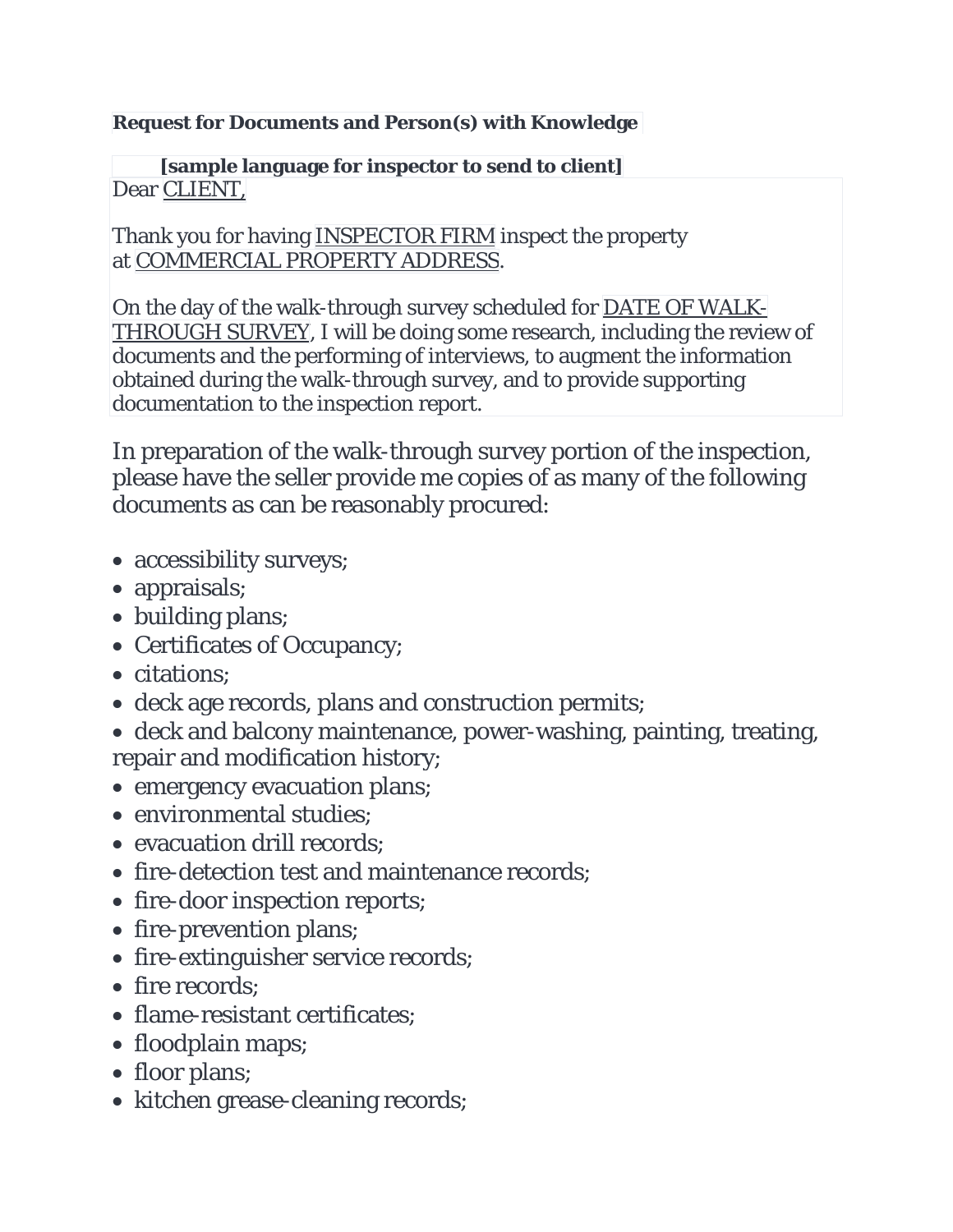- kitchen post-fire inspections;
- maintenance records;
- manufacturers' installation instructions:
- notices:
- permits;
- power-washing records;
- previous inspection reports;
- proposals;
- rent records:
- repair estimates and/or invoices;
- safety inspection records;
- seller disclosures:
- sprinkler-head replacement records;
- utility bills; and
- warranties.

I would also like to interview the person(s) with the most knowledge about the condition of the building. Please arrange to have such person(s) on hand on the day of the walk-through survey.

Thank you.

INSPECTOR SIGNATURE

INSPECTOR NAME

## **12. InterNACHI-CCPIA Walk-Through Agreement**

This is an Agreement between you, the undersigned Client, and us, the Inspector, pertaining to our Walk-Through of the Building at:

\_\_\_\_\_\_\_\_\_\_\_\_\_\_\_\_\_\_\_\_\_\_\_\_\_\_\_\_\_\_\_\_\_\_\_\_\_\_\_\_\_\_\_\_\_\_\_\_\_\_\_\_\_ \_\_\_\_\_\_\_\_\_\_\_\_\_\_\_\_\_\_\_\_\_\_\_\_\_\_\_\_\_\_\_\_. The terms below govern this

Agreement.

| 1. The fee for our Walk-Through is \$ | , payable [in full /                        |
|---------------------------------------|---------------------------------------------|
| in part at S                          | $\Box$ at a time [before / after] the Walk- |
| Through.                              |                                             |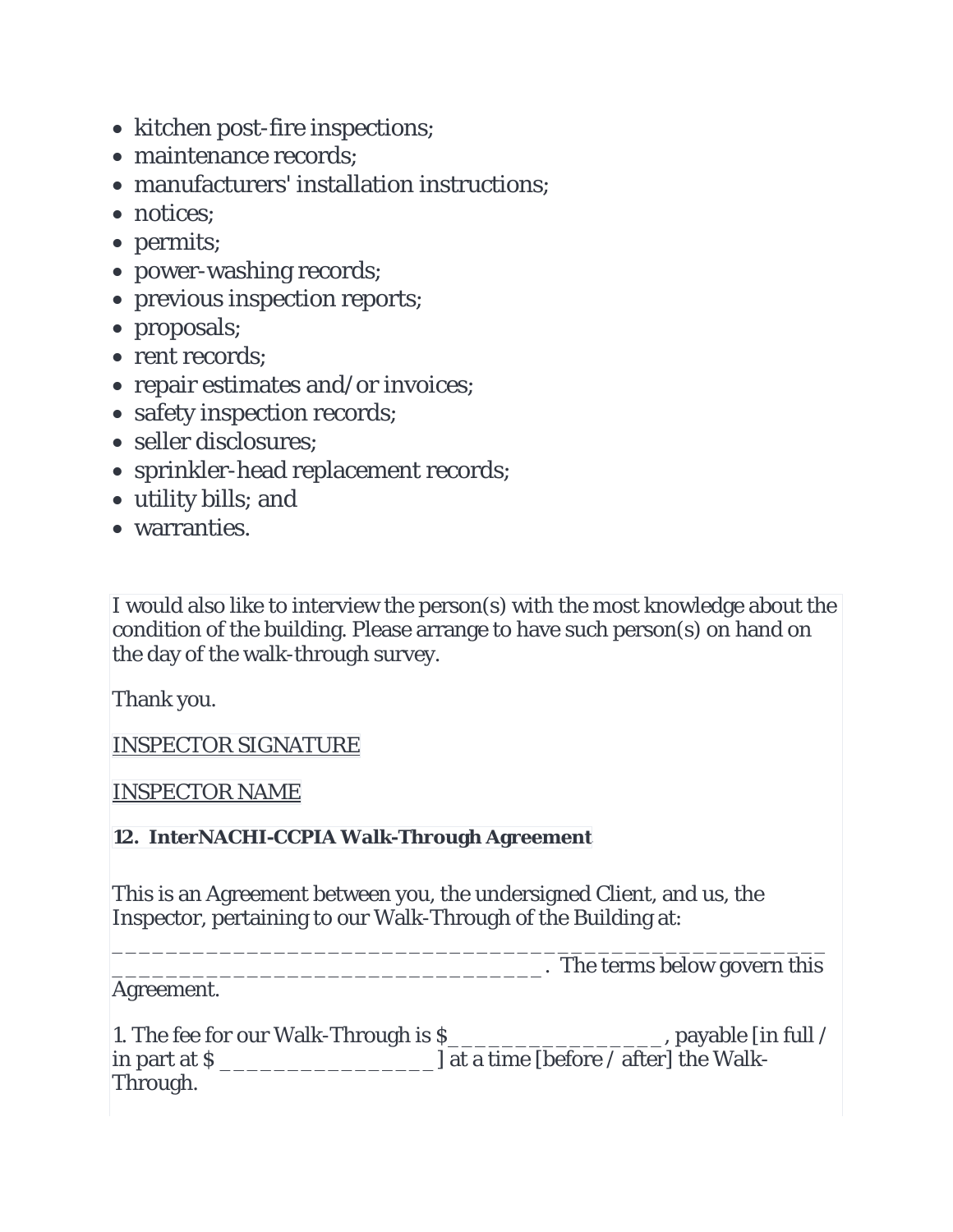2. We will perform a visual Walk-Through of the home/building and provide you with oral comments summarizing our observations. **A WALK-THROUGH IS NOT A COMMERCIAL BUILDING INSPECTION. We will NOT follow the International Standards of Practice for Inspecting Commercial Properties (ComSOP), or any state laws pertaining to building inspections. Our comments will be nothing more than a subjective summary of our initial observations during the Walk-Through. You may hire us to perform a commercial building inspection by signing a separate agreement with us.** You understand that neither InterNACHI nor CCPIA is a party to this Agreement, has no control over us, and does not employ or supervise us.

3. We will not test for the presence of radon, a harmful gas. We will not test for mold. We will not test for compliance with applicable building codes or for the presence of (or for any potential dangers arising from the presence of) asbestos, lead paint, soil contamination, or other environmental hazards or violations.

4. Our Walk-Through and any comments are for your use only. We are not responsible for the use or misinterpretation by third parties, and third parties who rely on our comments in any way do so at their own risk, and release us (including employees and business entities) from any liability whatsoever. If you or any person acting on your behalf provide our comments to a third party who then sues you and/or us, you release us from any liability and agree to pay our costs and legal fees in defending any action naming us. Our Walk-Through and comments are in no way a guarantee or warranty, express or implied, regarding the future use, operability, habitability, or suitability of the home/building or its components. We disclaim all warranties, express or implied, to the fullest extent allowed by law.

5. **Limitation on Damages**. We assume no liability for the cost of repair or replacement of unreported defects, either current or arising in the future. In all cases, our liability is limited to liquidated damages in an amount not greater than the fee you paid us. You waive any claim for consequential, exemplary, special or incidental damages, or for the loss of the use of the building. You acknowledge that these liquidated damages are not a penalty, but that we intend them to: (i) reflect the fact that actual damages may be difficult or impractical to ascertain; (ii) allocate risk between us; and (iii) enable us to perform the Walk-Through for the agreed-upon fee because you did not want to incur the additional costs a commercial inspection would require.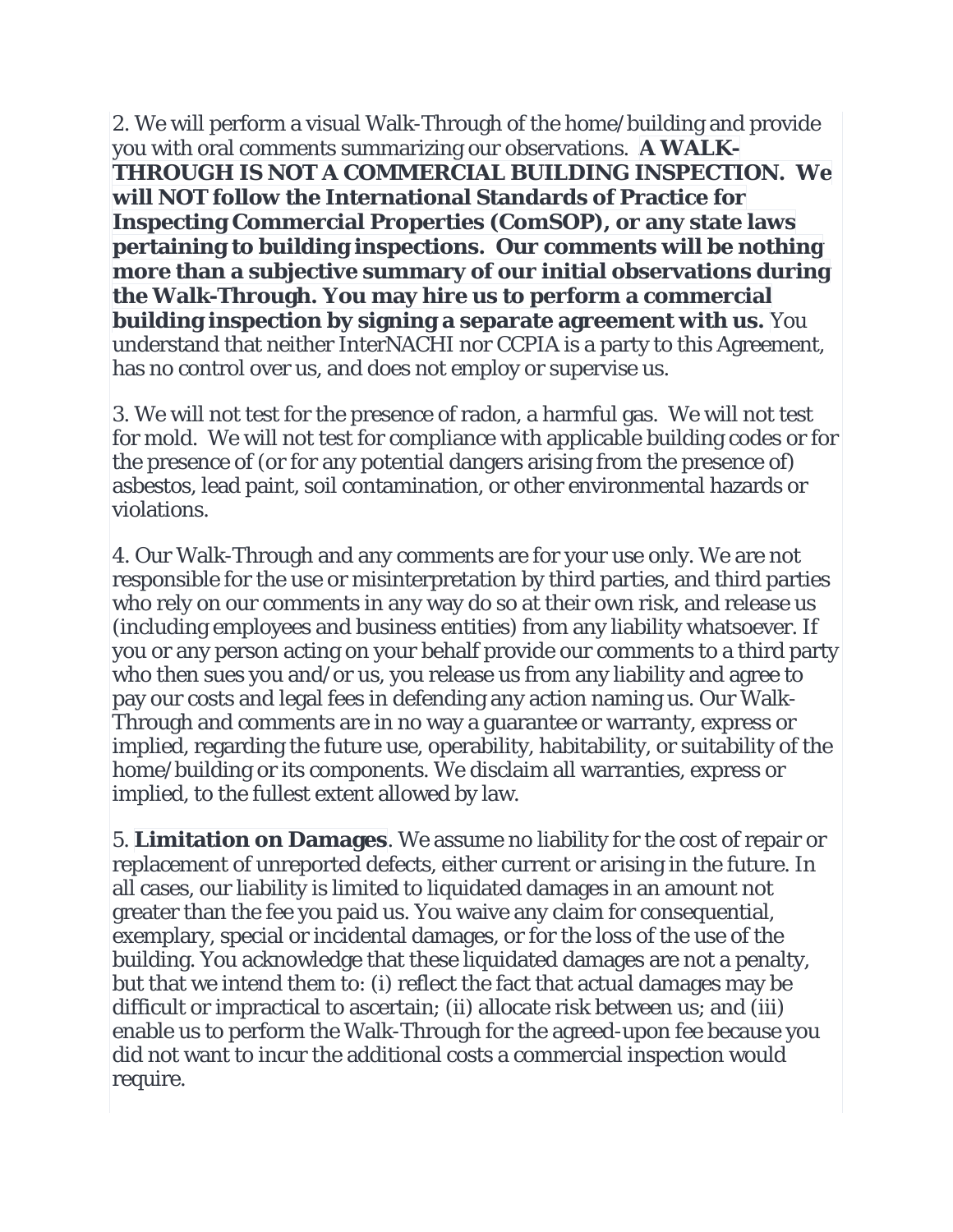6. We do not perform engineering, architectural, plumbing, or any other job function requiring an occupational license in the jurisdiction where the building is located. If we hold a valid occupational license, we may inform you of this and you may hire us to perform additional functions. Any agreement for such additional services shall be in a separate writing.

7. **Waiver of Right to Sue**. Because of the extremely limited nature of our Walk-Through, you waive any right to sue us under any negligence theory. As long as we perform the Walk-Through, you also waive any right to sue us for breach of contract. If you nevertheless believe you have a claim against us, you agree to provide us with the following: (i) written notification of your claim within seven days of discovery, in sufficient detail and with sufficient supporting documents that we can evaluate it; and (ii) immediate access to the premises. Failure to comply with these conditions releases us from liability.

8. **Venue / Attorney's Fees / Waiver of Trial by Jury**. You agree that the exclusive venue for any litigation arising out of this Agreement shall be in the county where we have our principal place of business. If you fail to prove any claim against us, you agree to pay all our legal costs, expenses and attorney's fees incurred in defending that claim. You agree that the exclusive venue for any legal action against InterNACHI-CCPIA itself, allegedly arising out of this Agreement or our membership in InterNACHI-CCPIA, will be in Boulder County, Colorado. Before bringing any such action, you must provide InterNACHI-CCPIA with 30 days' written notice of the nature of the claim, in sufficient detail and with sufficient supporting documents that InterNACHI-CCPIA can evaluate it. In any action against us or InterNACHI-CCPIA, you waive trial by jury.

9. If a court declares any provision of this Agreement invalid, the remaining provisions remain in effect. This Agreement represents our entire agreement; there are no terms other than those set forth herein. All prior discussions are merged into this Agreement. No statement or promise by us shall be binding unless reduced to writing and signed by one of our authorized officers. Any modification of this Agreement must be in writing and signed by you and by one of our authorized officers. This Agreement shall be binding upon and enforceable by the parties and their heirs, executors, administrators, successors, and assignees. You will have no cause of action against us after one year from the date of the Walk-Through.

10. Past-due fees for our Walk-Through shall accrue interest at 8% per year. You agree to pay all costs and attorney's fees we incur in collecting the